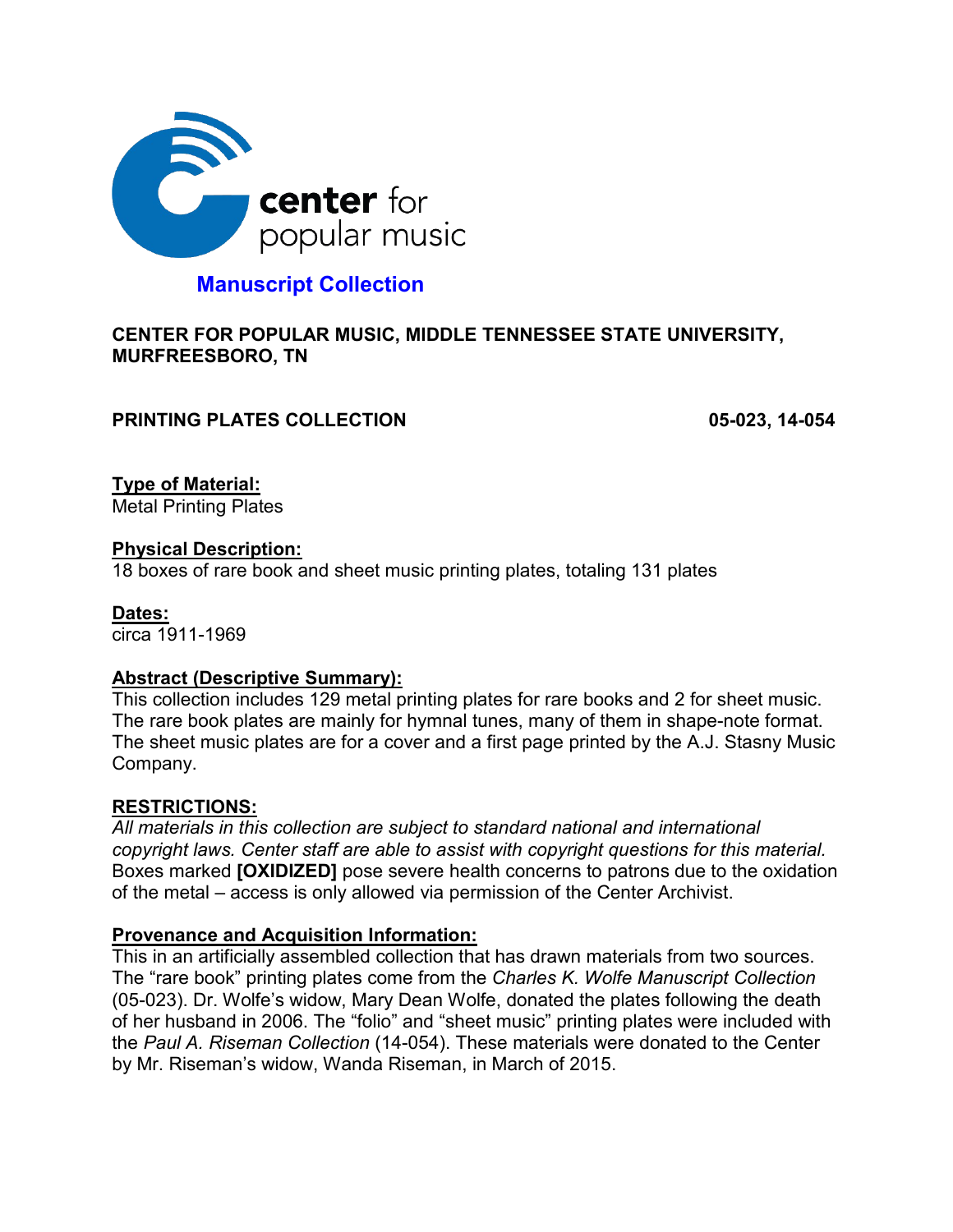## **Subject/Index Terms:**

Printing plates Hymns Shape-note hymnals Gospel music A. J. Stasny Music Co.

### **Scope and Content:**

This collection contains metal printing plates used for rare book and sheet music printing. Series 1 includes 54 printing plates of hymnal tunes, many of which are in shape note format, from circa 1937-1969. Several plates have songs that were written and/or printed by Mr. M.H. Woodard, who had a very successful family printing business of gospel music books. Series 2 also contains 73 hymnal tunes of the same nature as Series 1; however, these printing plates are mounted on wooden blocks. Boxes 5-9 of this series are oxidized and have been separated from the other mounted plates due to health risks.

Series 3 contains 2 folio printing plates used by the A.J. Stasny Music Company. This series contains a plate for an advertisement for two other books published by the Stasny Company and a cover plate for "Al Bernard's Modern Spirituals." Series 4 includes 2 sheet music printing plates. One plate is for the first page of "Thurston (March & Two-Step)" by Anthony J. Stasny, published in 1911 by the A.J. Stasny Music Company. The second is the cover page for "The Clarinet Polka (Will Tingle-Ingle in Your Heart)," also published by Stasny Music.

## **Collection Contents (Box List):**

18 boxes total. 4 series.

## **Series 1 - Rare Book Printing Plates (alphabetical)**

**Box 1** Are You Ready to Go - Rev. Carl Loy (1965) Awake and Sing The Beautiful City - Rev. Dr. James L. Lowe (1965) Beautiful Haven - M.H. Woodard (1965) Beautiful Home Awaiting - N. Poley Hardwick (1965) Be Not Weary - M.H. Woodard (1956) Beyond the Hills is Home - H.A. Hardin Christ Jesus Leads - Lonnie E. Hardin (1965)

### **Box 2**

Christ Will Come Again - William R. Wallace (1965) The Crystal River - M.H. Woodard (1957) Every Moment - L.L. Hornsby (1965) God Is Good - M.H. Woodard (1965) God's Tender Mercies - T.E. Woodard (1965) Glory Revealed - Rev. Carl Loy (1965) Heavenly Father - T.E. Woodward (1965)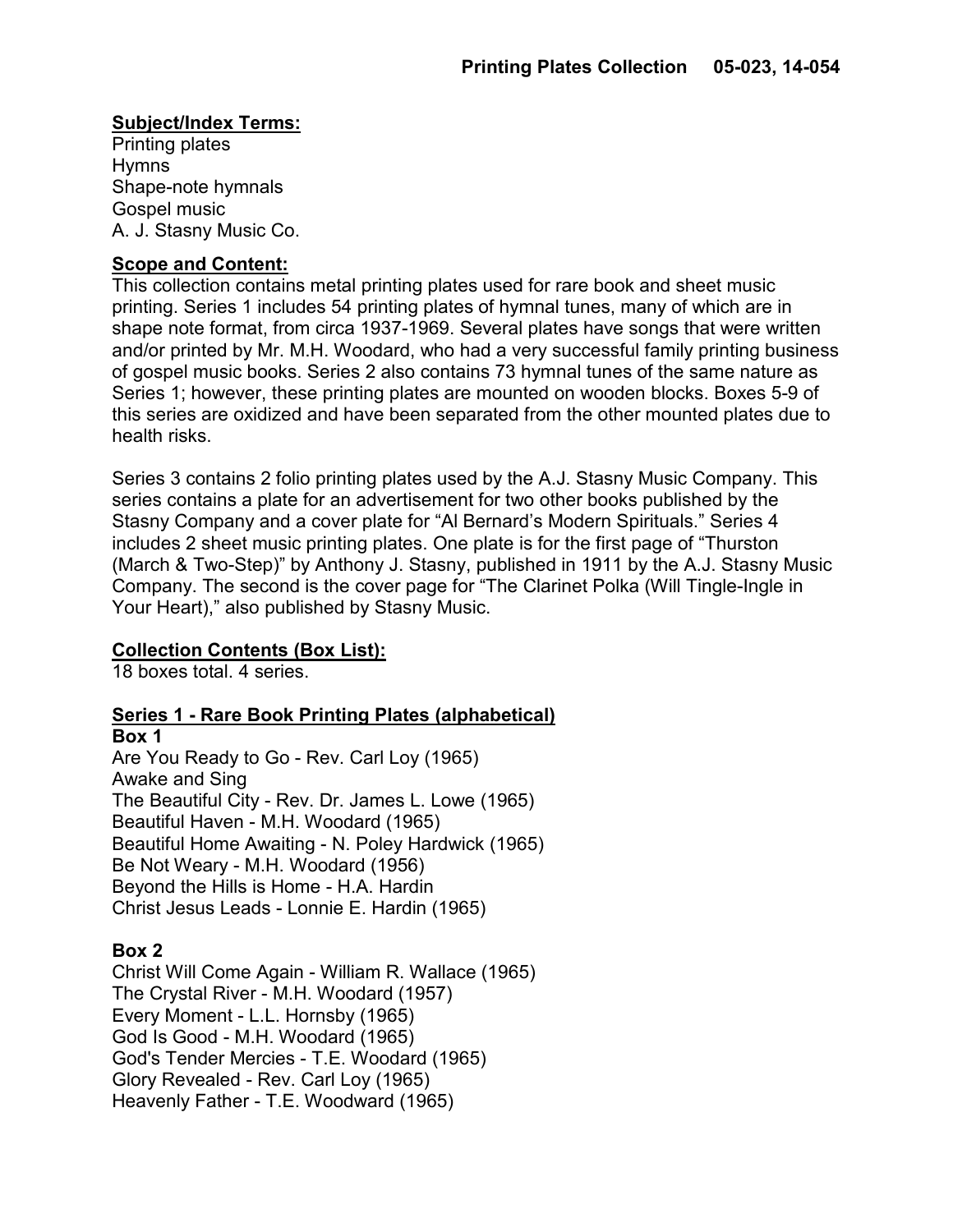He'll Give You Comfort - Gordon Terrell (1965)

### **Box 3**

He's Coming Back Again - N. Poley Hardwick (1965) The Highway of Life - Rev. J.D. Vardaman (1965) The Hill Top of Glory - C.B. Woodard (1965) Hold On - Viba Munden Nixon (1965) The Homeland Is Drawing Near - Eugene McCammon (1965) I'm Waiting the Call - K. Wayne Gully (1965) I've Preached and Sung a Long Time - H.Z. Doc Tanksley (1965) I Left the World - Rev. Dr. Alfred Barratt (1965)

### **Box 4**

I Will Look Unto the Lord - Mr. and Mrs. C.L. Eargle I Will Walk With God - A.J. Thompson/M.H. Woodard (1965) Jesus Watching and Waiting - M.H. Woodard (1965) Jesus Will Do What He Says Jesus Will Guide Me - M.H. Woodard (1965) Jesus Will Not Pass Me by - Dolphus R. Roper/M.H. Woodard (1965) Just Wait Upon the Lord - Rev. Carl Loy (1965) Keep Sight to Christ - W. Sephus Cruce/M.H. Woodard (1965)

### **Box 5**

Prepare To Meet Him - E.R. Ward (1965) The Promised Land - Samuel Stennett Quit You like Me - M.H. Woodard (1965) Revive Us Again - W.M. P. Mckay Room Enough in Heaven for All - Mrs. Frank Osborn/E.R. Ward (1965) Saviour, Let Us Walk with Thee - B.F. White/M.H. Woodward (1965) Saviour of Calvary - M.H. Woodard (1965) Show Others the Way - M.H. Woodard (1965)

### **Box 6**

Soaring Wings - M.H. Woodard (1965) Something Calls - Wayne D. Catner (1965) Song and Story - M.H. Woodard (1965) The Stars Will Fall - O.P. Nunley (1965) That Sunless Land - Rev. Dr. Alfred Barratt/M.H. Woodard (1957) There's a Beautiful Land There's a Crown of Glory for You - Rev. Carl Loy/M.H. Woodard (1965) Time Is Precious - M.H. Woodard (1965)

## **Box 7**

Turn Away From Sin - E.R. Ward (1965) The Way That Leads to Glory - E.B. Hornsby (1965) What a Glad Time - Rufus L. Hardwick/M.H. Woodard (1965)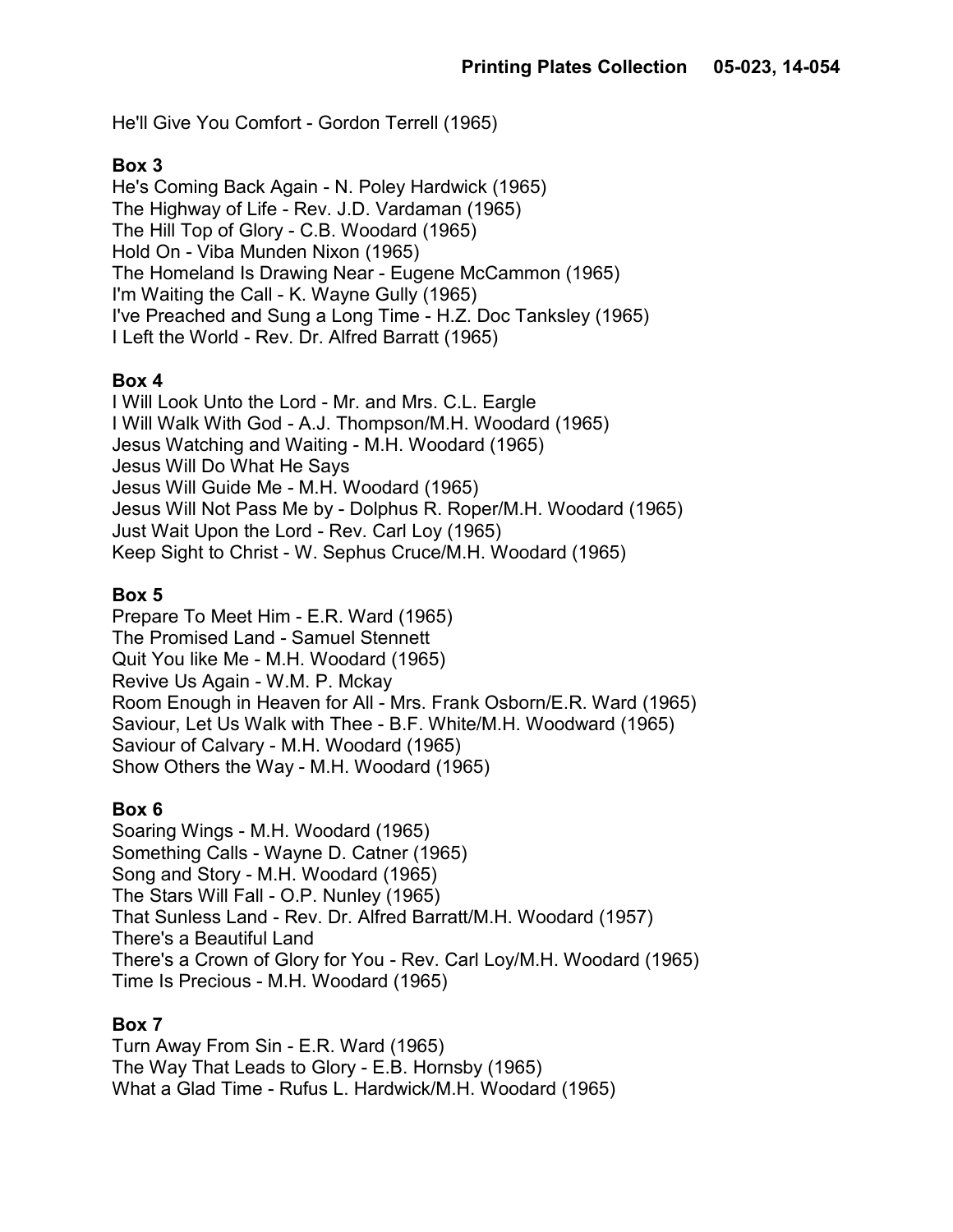What A Time We'll Have Together - Rev. Carl Loy/M.H. Woodard When I Met My Saviour - U.G. Carr/M.H. Woodard (1965) Wonderful Jesus - J.L. Freeman (1965)

### **Series 2 - Rare Book Mounted Printing Blocks (alphabetical) Box 1**

A cross for a Crown – Bill Stewart Hr. (1960) Be Faithful in Each Task – Avis L. Hasford (1962) Come to the Savior – George R. Root Crown Him Lord of All – T.E. Woodard Happy All the Time – L. Duke (1937) I Talked With My Saviour – M.H. Woodard (1959) In the Happy By and By – Avis L. Hasford In Time of Storms He Leadeth Me – C.B. Woodard (1945) Just Look Up and Follow Him – Lonnie C. Williams (1962)

## **Box 2**

Let the Hallelujahs Roll – Edgar Baker (1962) Let Us Be Grateful – H.M. Woodard (1959) Magnify His Name – Dr. Alfred Barratt (1959) Marching On the Glory Road Marching On the Glory Road Morning, Evening, Night – M.H. Woodard (1961) Moses A True Leader My Faith is Calling to Thee – Dr. Alfred Barratt My Saviour Remembers Me

# **Box 3**

Oh, Let Us Give Praise On the Wall – Dolphus Roper (1962) Pray Like Daniel – Thomas M. Stevens Prayer – Dolphus R. Roper (1962) Rest in the Kingdom for Me – C.B. Woodard (1945) Rocket Ship of Love – H.H. Conway (1962) Rocket Ship of Love Sing Happy Praises – M.H. Woodard (1962) Sing Praises to Jehova – Thomas M. Stevens (1962)

# **Box 4**

That Golden Shore – Dr. Alfred Barratt (1959) That Sunless Land The Counsel of the Lord – M.H. Woodard (1959) The Hills of God – M.H. Woodard (1959) The Saviour's Waiting – U.G. Carr (1966) To My Mother – Dolphus R. Roper (1962)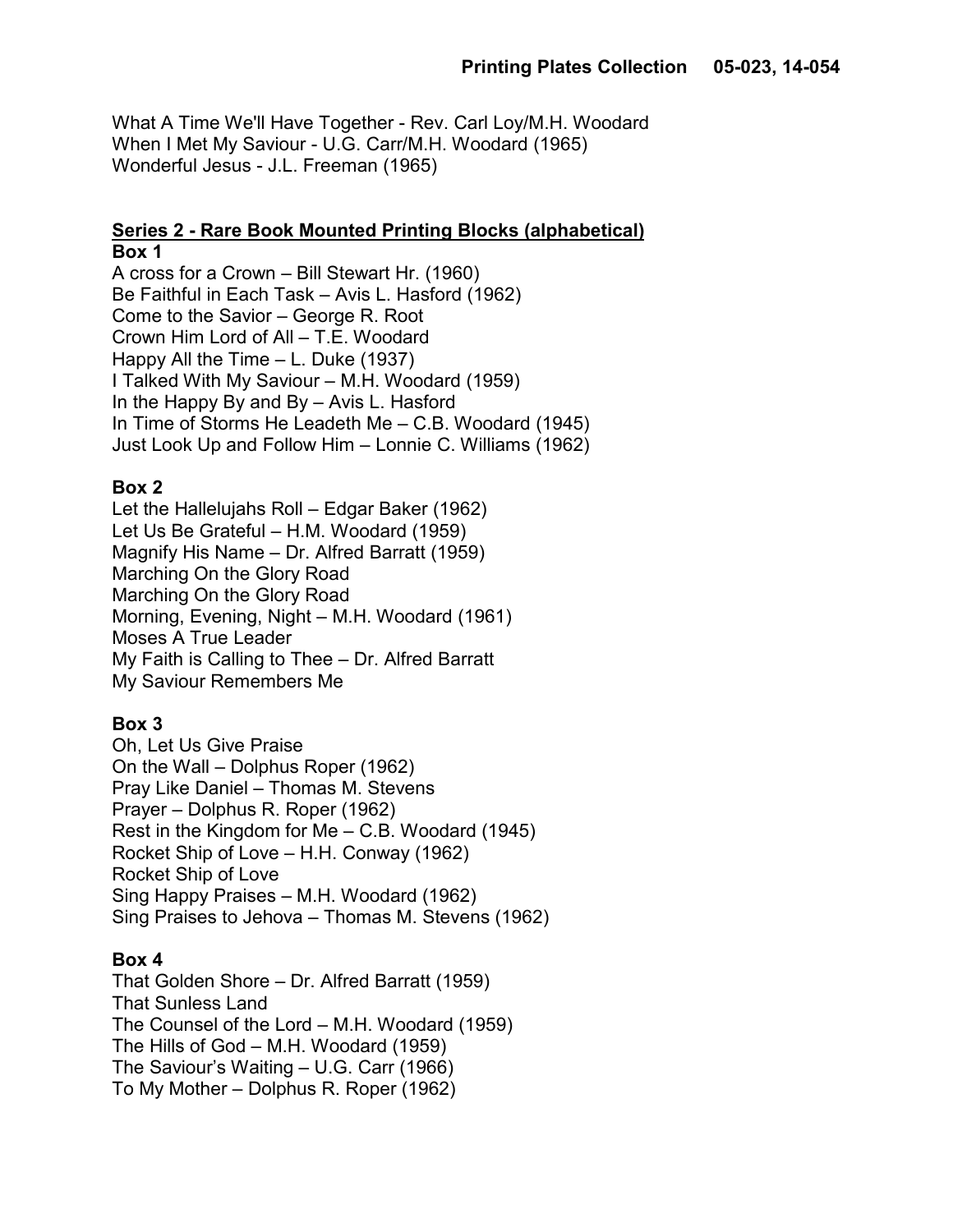Tones of Melody – M.H. Woodard (1956) Walk Up-Right – T.E. Woodard (1963) Whisper His Name in Prayer – Freddie L. Carr

### *\*Boxes 5-8 are labeled [OXIDIZED] and are listed alphabetically*

### **Box 5 [OXIDIZED]**

A Dream of Heaven Be Faithful to the Savior Glorified in Thee – T.E. Woodard (1959) God is With Us – M.H. Woodard (1959) Gold Holds the Future His Blood Atoned for Me I Need My Saviour I'm Going Home – Louis E. Johnson (1959) I'm Going Home – M.H. Woodard

### **Box 6 [OXIDIZED]**

Jesus Rescued Me – M.H. Woodard Let Us Sing – M.H. Woodard (1959) Love's In My Heart Moses A True Leader – U.G. Carr (1963) My Guide and Stay – M.H. Woodard (1959) My Presence Shall Go With Thee Nobody Else But Jesus On Heaven's Shore – M.H. Woodard (1959) Rest in the Kingdom for Me

## **Box 7 [OXIDIZED]**

Teach Me Thy Paths – P.J. Woodard (1957) Teach Us the Way – M.H. Woodard (1959) That Golden Shore – Dr. Alfred Barratt (1969) The Great Glad Day – T.B. Mosley The Light of His Love – P.J. Woodard (1959) The New Born King – M.H. Woodard There Is a Land – M.H. Woodard (1959) When I Awake – M.H. Woodard (1959) Whisper a Prayer – M.H. Woodard (1959)

## **Box 8 [OXIDIZED]**

With Me Every Moment – T.E. Woodard (1959) With Me Every Moment Wondrous Joy and Gladness – P.J. Woodard (1959)

## *\*Boxes 9 is labeled [EXTREMELY OXIDIZED] and is listed alphabetically*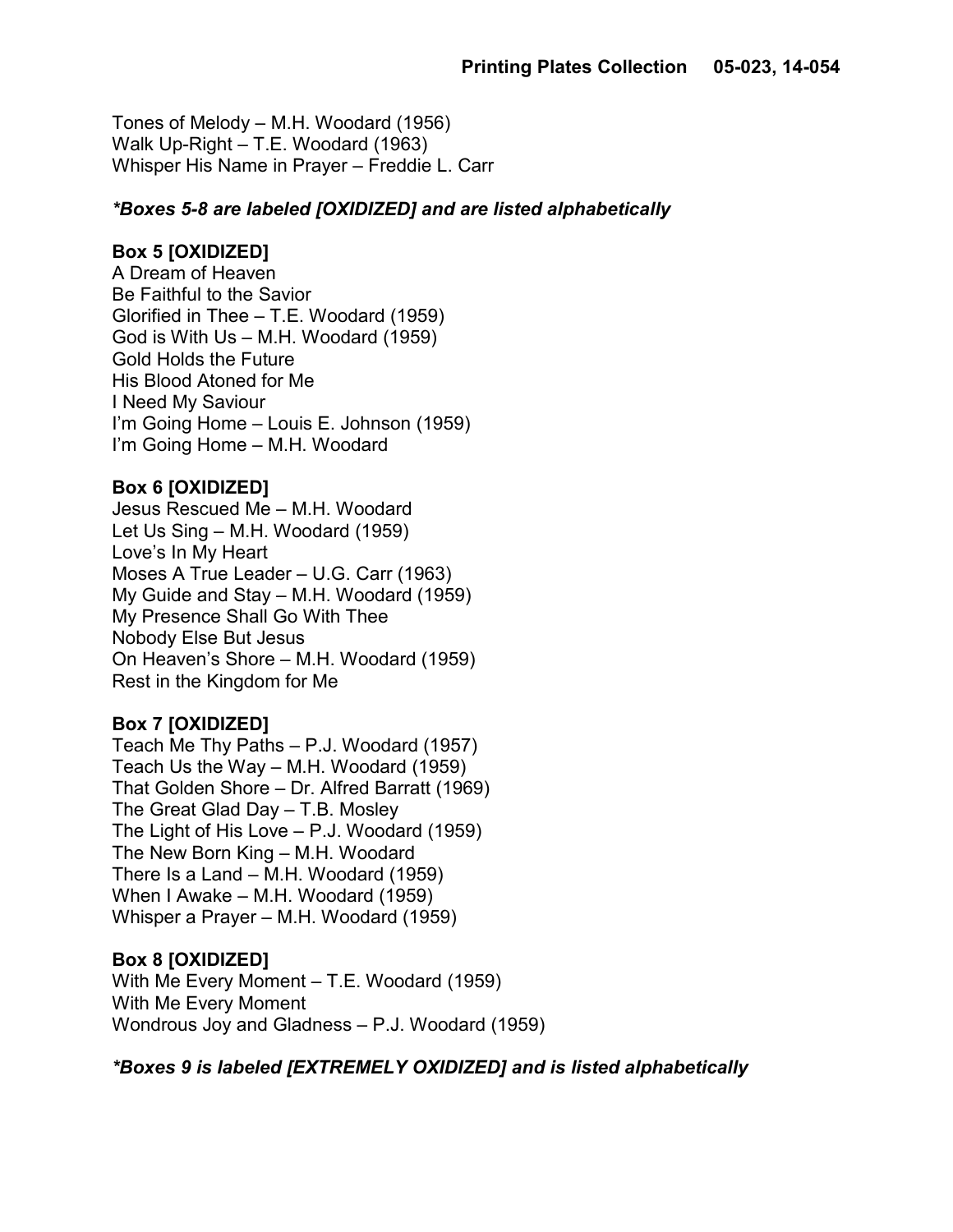## **Box 9 [EXTREMELY OXIDIZED]**

God is With Us I know there's a Home My Guide and Stay – M.H. Woodard and Dr. Alfred Barratt That Beautiful Home – James Rowe and M.H. Woodard The World's Redeemer While the Years Roll On – M.H. Woodard [?] – Unreadable tune

## **Series 3 - Folio Printing Plates**

**Box 1**

"Two Great Books! - 'Magic Steel Guitarist' & 'Faye and Cleo's Home Song Favorites'" (folio advertisement) "Al Bernard's Modern Spirituals" – Stasny Music (folio cover)

## **Series 4 - Sheet Music Printing Plates**

## **Box 1 [OXIDIZED]**

"Thurston (March & Two-Step)" – by Anthony J. Stastny, 1911, J. Stastny Music Co. (first page of sheet music)

"The Clarinet Polka (Will Tingle-Ingle in Your Heart)" – Stasny Music (sheet music cover)

## **Arrangement:**

Arranged into 18 boxes, grouped into 4 "series" and divided based on the condition of the material:

Series 1. Rare book printing plates: boxes 1-7, arranged alphabetically.

Series 2. Rare book mounted printing blocks: boxes 1-4, arranged alphabetically; boxes 5-8 are separated because of oxidation, and are also arranged alphabetically. Box 9 is labeled **[EXTREMELY OXIDIZED]** and is arranged alphabetically within this box. Series 3. Folio printing plates: arranged by size.

Series 4. Sheet music printing plates: arranged by size.

## **Location:**

All boxes are located in the Center's closed stacks area, housed on shelving adjacent to the larger rare book collection.

## **Related Materials:**

The Center has secondary sources related to gospel music and music printing available in the Reading Room and searchable through the MTSU Walker Library main catalog. The Center's large collection of printed hymnals and gospel songbooks are also searchable via the Center's online InMagic database. In addition to these, the *M.H. Woodard Manuscripts and Gospel Songbook Collection* (01-023) contains manuscript papers and shape note gospel songbooks printed by Mr. Woodard. Also, the *Ruebush-Kieffer Company Corporate Collection* (07-010), a digital manuscript collection